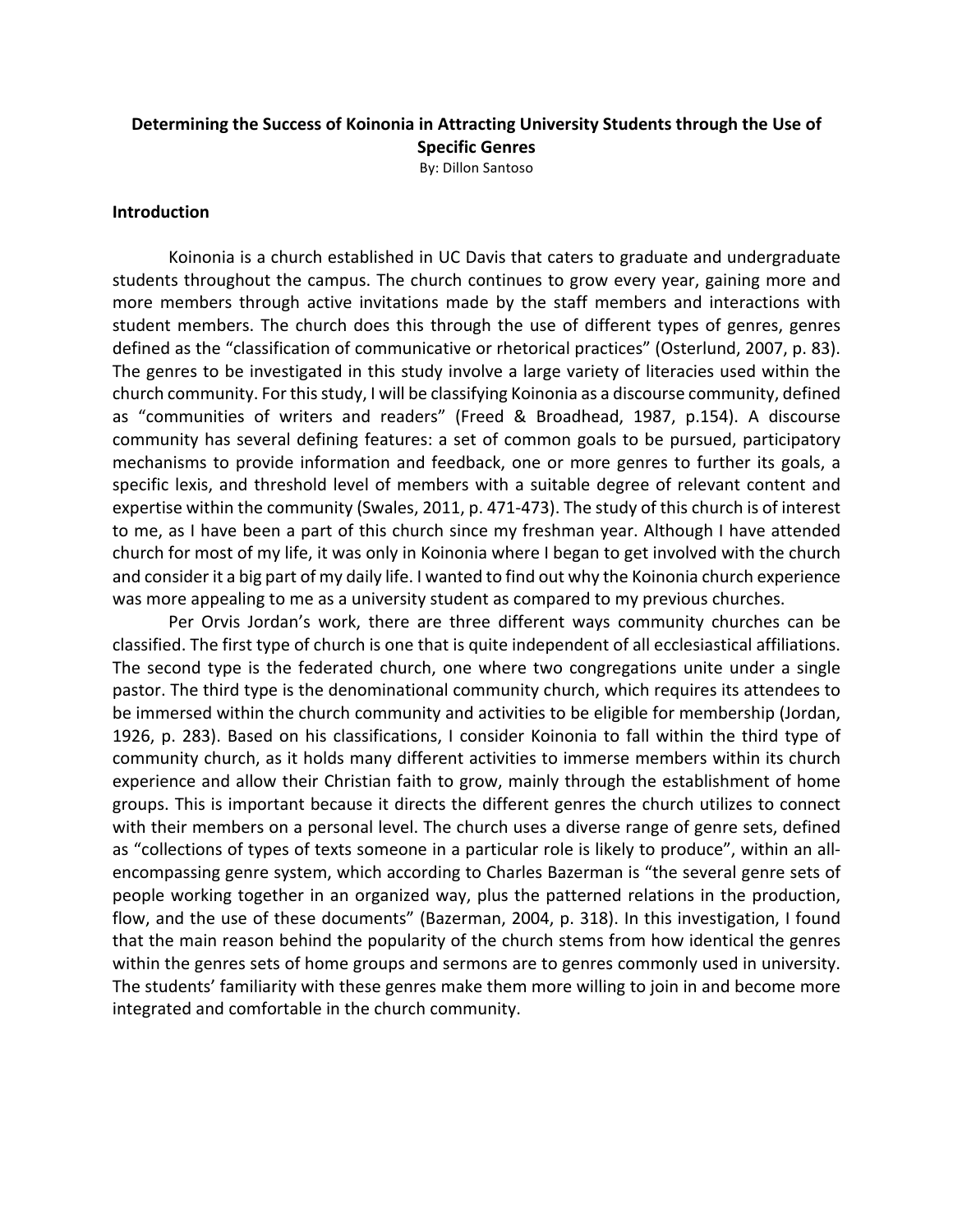## **Method:**

I conducted a participant observation of the genres the church exposed me to in the span of a week. I began to take note of the different forms of communication and lexis the church utilizes in its inner workings. I also attended sermons held by the head pastor William Kang to determine the church goals. I separated these into different categories based on the purpose of the genres. By doing so, I would be able to determine what genres are the most effective in helping to build up the church community in fulfilling specific purposes. Because I myself am a university student, I would make an appropriate subject of this observation since I am familiar with the popular genres used in university.

Using the goals found in the observation, I constructed an activity system triangle to analyze the activity system of the Koinonia organization. An activity system is essential to studying activity theory, which analyzes the human behavior within the activity system. The activity system is where we determine the goals of the church, the genres used in the church, and other important aspects that altogether sustain the church community. The activity system triangle is shown in figure 1.1 below, based on the diagram detailed in Yrjo Engestrom's guide to activity theory (Engestrom, 2000, p. 960).

In addition to the observation, I interviewed a member of the church who had been with the church for an extended period. She is currently a junior and was a regular of the church since her freshman year. The main objective of the interview was to inquire of the main genres that the interviewee was exposed to during her interactions with the church, what forms of communication the church uses to communicate with her and whether they were effective in furthering the goals of the church. I asked questions to determine what genres were most effective in integrating her into the Koinonia community and which genres were the most appealing to her.



**Results and Analysis**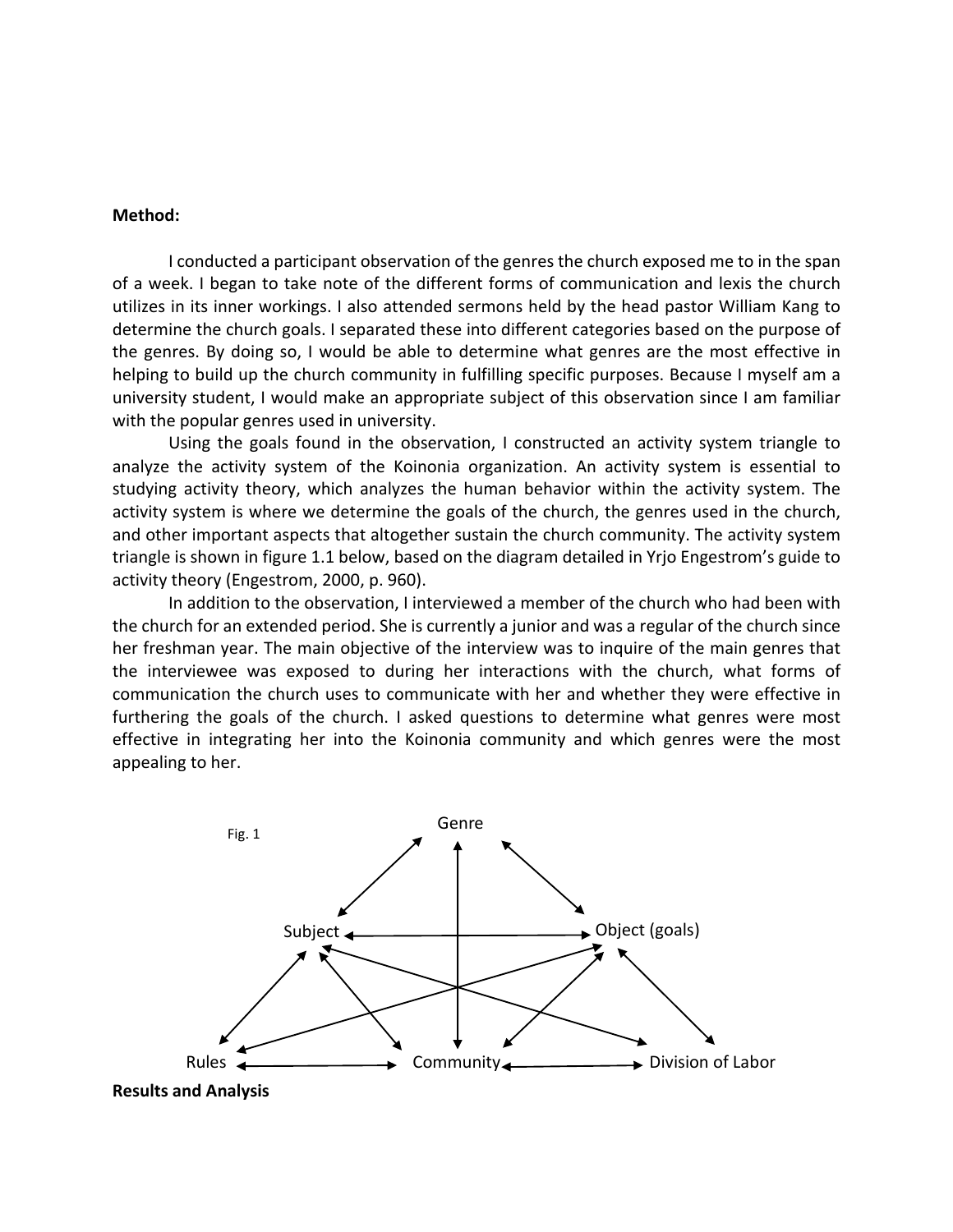# **Activity System**

To better understand the reasoning behind the genres used by the church, it is vital to first build the activity triangle to understand the main goals of the church. Through the interview, sermons and the Koinonia Davis website, I identified the main goals of the Koinonia community. The main goals of the church are to expand church membership by inviting people to join, build closer bonds and relationships between members of the church, and to introduce the Christian faith to any students interested. Even the church name is the Greek translation of the word 'fellowship', signifying the building of relationships within the community as one of the most important goals of the church. According to the head pastor, the church was built with the main purpose of catering to university students within UC Davis. Church staff members are indispensable to church functions. Besides handling jobs such as setting up the stage and playing music, the staff are the primary form of interaction between the church and students. Their primary job is to invite more students into the church and to lead their respective home groups.



#### Fig. 2.1

Home groups are one of the most vital aspects of the Koinonia church community. A home group is composed of around 6-8 people and its main purpose is to bring its members closer together through weekly bible study and hangout sessions. The small size is important because it allows for closer and more personal relationships between members and staff. They are each led by a staff member of the church and tackle such activities as devotions and reflection papers. These home groups also act as support hubs for members in need. They had a specific lexis made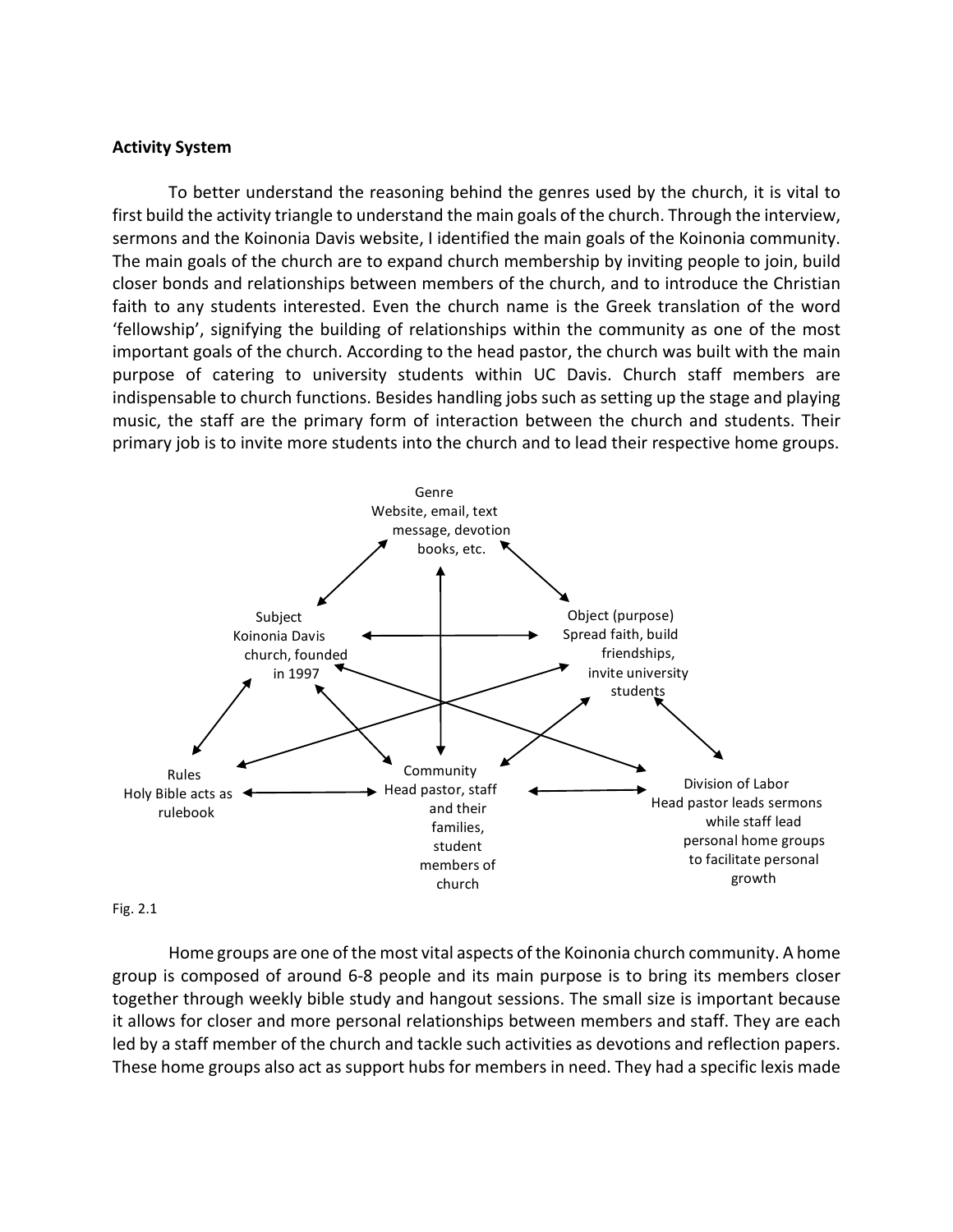with the purpose of building a family-type interaction, an example being calling its members brothers (for boys) or sisters (for girls).

# **Genres Found from the Observation and Interview**

As shown in the figure above, the church uses a variety of genres within its activity system. Each one fit within a category, a few of them fitting into multiple categories. Upon closer inspection of the list, we can see several genres that are not considered part of old fashioned church communities. Many of these genres are commonly used by university students in their daily lives.

| No.                                 | Expand size of<br>community | Provide information<br>on church and | Improve internal<br>relations between | To study the teachings of<br>the church |
|-------------------------------------|-----------------------------|--------------------------------------|---------------------------------------|-----------------------------------------|
|                                     |                             | events                               | members                               |                                         |
| 1                                   | <b>Flyers</b>               | Website                              | Text messages                         | Devotion books                          |
| $\overline{2}$                      | <b>Billboard</b>            | Emails                               | Emails                                | <b>PowerPoint slides</b>                |
| 3                                   | Website                     | Text messages                        | Confession papers                     | Commitment cards                        |
| 4                                   | Text messages               | Facebook                             | Phone calls                           | Reflection papers                       |
| 5                                   | Facebook                    | Powerpoint slides                    | Skype                                 | Writing prayers                         |
| 6                                   |                             |                                      |                                       | Christian books                         |
| $F: \ldots \rightarrow \mathcal{D}$ |                             |                                      |                                       |                                         |

Figure 2.2

Interviewing the church member revealed that one of the reasons behind the church's success in attracting and interacting with students is due to the use of genres frequently used by the students themselves. There are many different forms of genre sets within the Koinonia genre system catering to the different activities within the church, fulfilling many different purposes and helping members to become more immersed within the Koinonia Davis community.

# **Home groups**

Home groups come with their own specific genre set essential to its activities. In each home group, the staff and members communicate with one another through text messages and emails. Studying the Bible is one of the main activities of the home group so the church creates its own devotional books to help guide the students in their study of the bible. These books are composed of short-answer questions in the same format as that of either an analytical or reflective written assignment in humanities classes. This allows students to become more engrossed within the devotional books and study the Bible in a manner similar to how they would study in a university course. While I was filling in questions, I felt that the format of the questions was very accommodating and accessible since I commonly come across that question format in university schoolwork. This is especially important with new members because many are new to the Christian religion, and so these more recognizable question formats help new members ease into church teachings. All the staff communicate with their home group members using forms of communication common in everyday university life, namely text messaging, facebook, and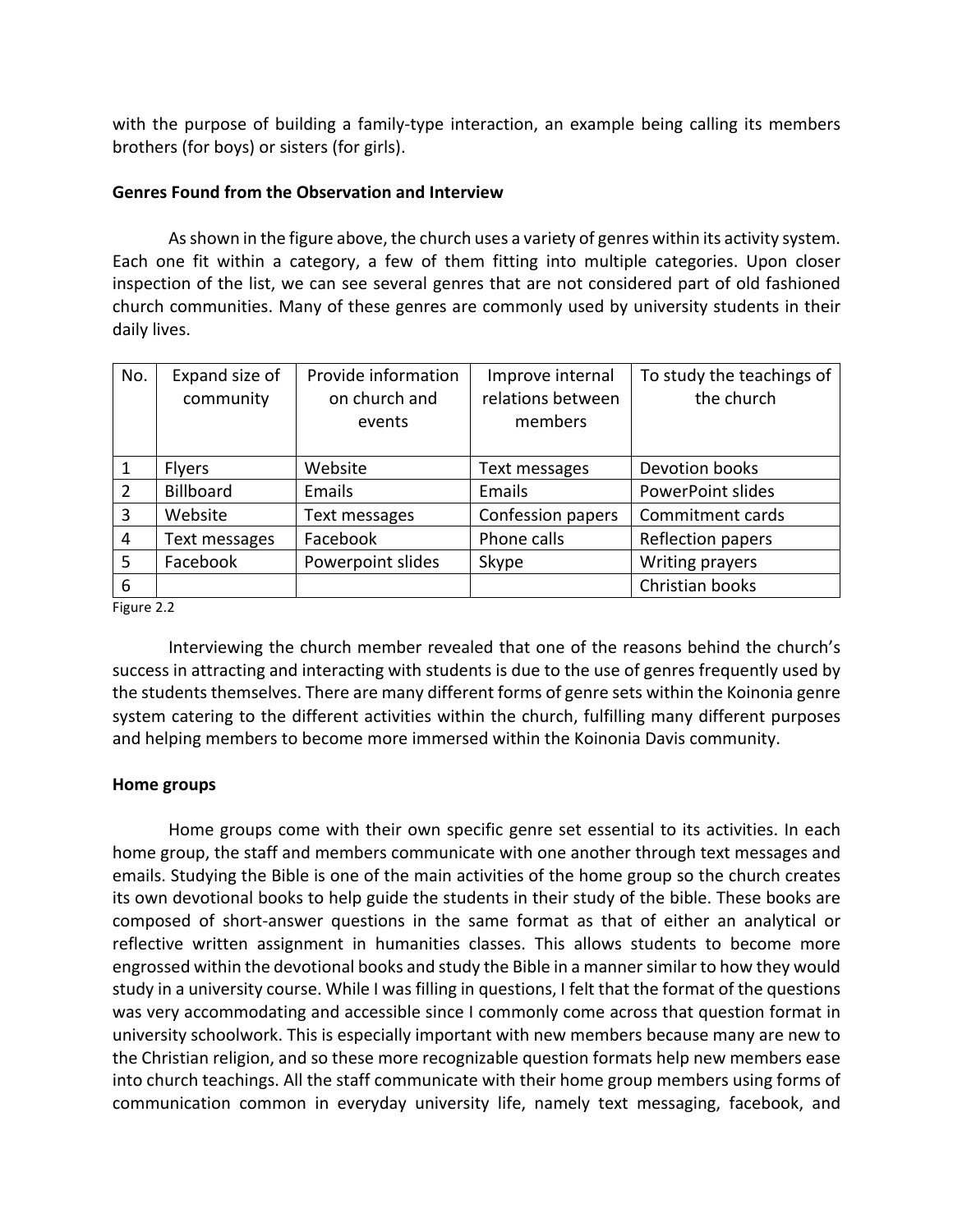emails. The interviewee reported that the ease of using these forms of communication was highly preferable with the advent of the smartphone, and that it constituted a less disruptive way of communication as compared to phone calls, especially during classes (K. Juwono, personal communication, October 17, 2016). These forms of communication allow the staff to interact more easily with their group members and become more approachable through a genre the students are more comfortable using.

# **Sermons**

The sermons made by the pastor are also geared mainly towards university students, being carried out in a style reminiscent of university course lectures. A common staple of the sermons is the use of PowerPoints to help us analyze the text from the Bible. He uses laser pointers and passes out reflection worksheets after each sermon to help students meditate on the sermon. All these genres foster the development of a learning environment almost identical to a university course lecture. In contrast, the church in my hometown just featured the head pastor preaching onstage with no other accompaniments. The visual and written cues featured heavily in the sermons helped me understand the sermons on a deeper level because it teaches the content in a format that I, as a university student, am used to. Thus, I feel a greater understanding and appreciation of the Bible text in Koinonia sermons compared to other churches, a notion that my interviewee agreed with. The lecture-formatted sermons allowed students to more easily keep up with the new ideas being taught to them in a more recognizable fashion.

# **Final Thoughts**

The investigation revealed that the main reason behind the success of the Koinonia Davis church in attracting university students is attributed to their success in integrating common university genres in their activities. Forms of communication like text messaging and emails allow the staff and students to interact in more meaningful personal conversations, building up the friendship between them and allowing the staff to be more approachable in their everyday lives. The lecture style of sermons and university style question formats in reflection papers are beneficial to students, as it allows them to more easily understand the complex teachings of the Bible and respond to them. All these genres are integral parts of the church discourse community and create a more accommodating environment for students to enjoy, leading to the fulfillment of the church's main goals. The genres used by the church play an important part in the buildup of the Koinonia community, as without it, university students would not be as inclined to take part. Due to time constraints, the research was not as detailed as I hoped. The research could be improved by conducting a survey and interviewing a church staff member to see their perspectives as well.

This study is important because it shows the importance of genres in the interaction between communities and the individuals around them. The genres my church used helped me feel more integrated within its community and thus, made it more enjoyable. The results of this investigation can be used by other organizations targeting university students to figure out what genres can be used to attract more students and strengthen their community bonds. By studying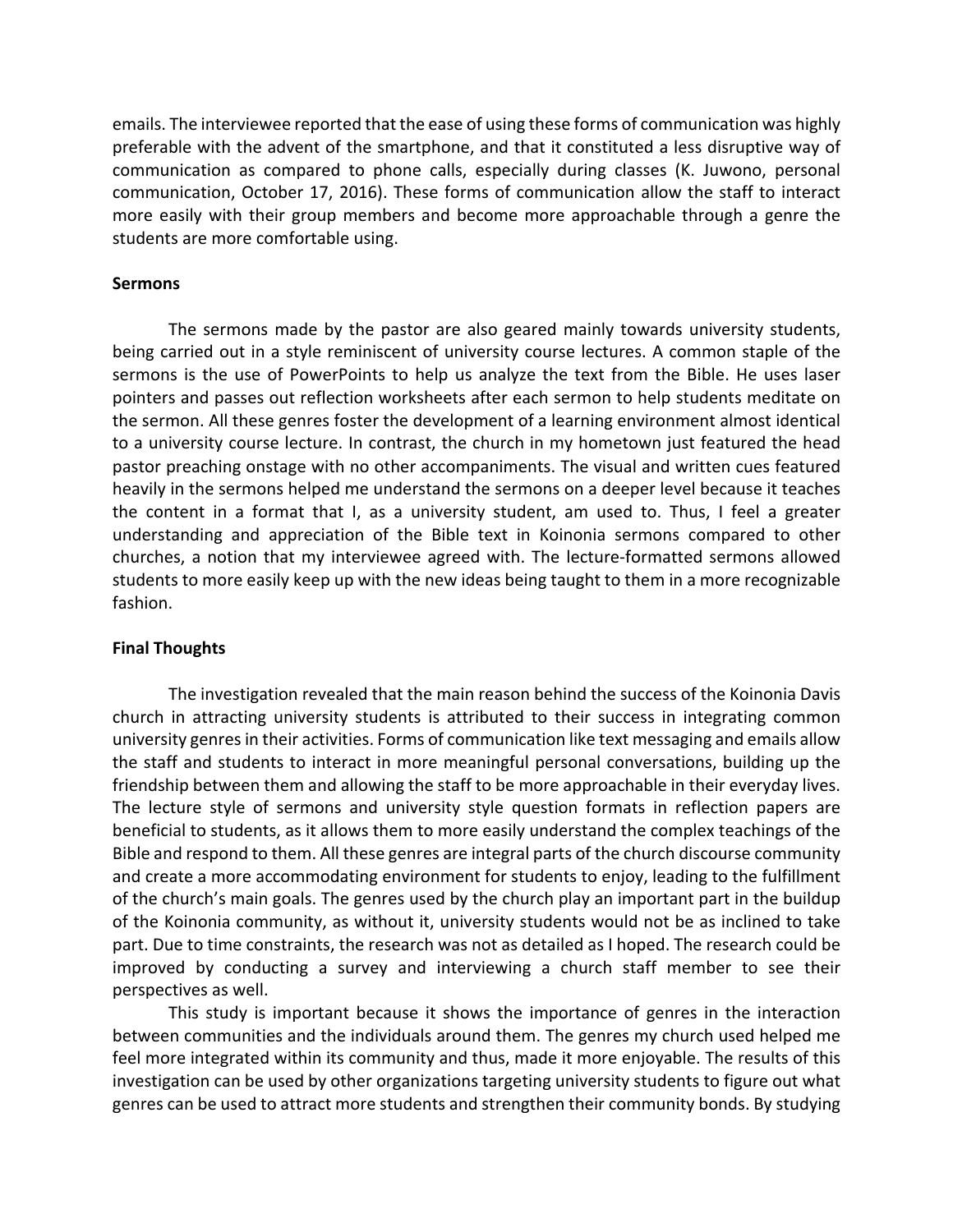this, I believe that we can find the most effective means of communicating with university students to build up communities and fulfill goals we could be aiming for. This church is a prime example of how genres play a huge role in the building of a community inclusive of their target audience.